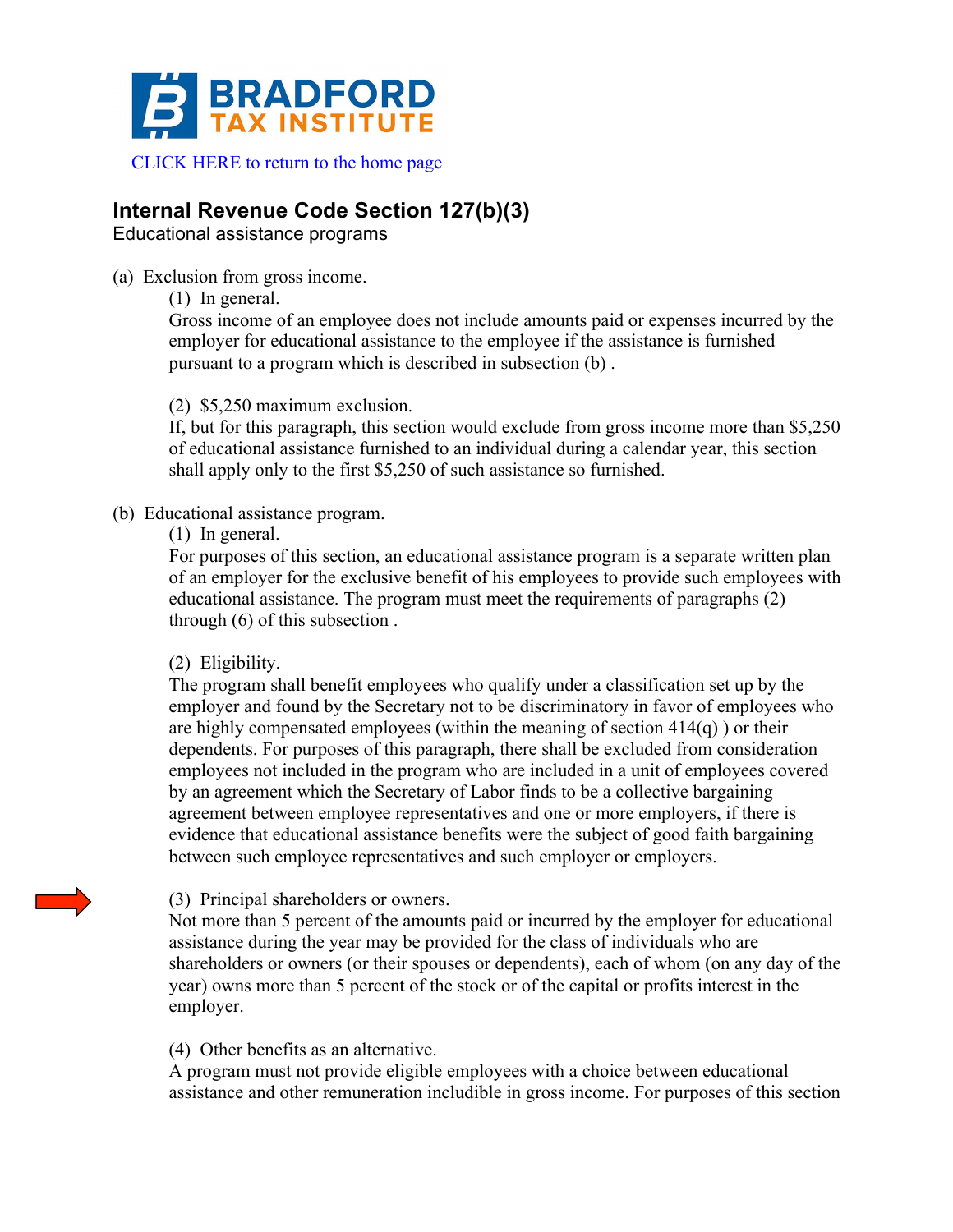, the business practices of the employer (as well as the written program) will be taken into account.

(5) No funding required.

A program referred to in paragraph (1) is not required to be funded.

(6) Notification of employees.

Reasonable notification of the availability and terms of the program must be provided to eligible employees.

#### (c) Definitions; special rules.

For purposes of this section -

(1) Educational assistance.

The term "educational assistance" means-

(A) the payment, by an employer, of expenses incurred by or on behalf of an employee for education of the employee (including, but not limited to, tuition, fees, and similar payments, books, supplies, and equipment), and

(B) the provision, by an employer, of courses of instruction for such employee (including books, supplies, and equipment),

but does not include payment for, or the provision of, tools or supplies which may be retained by the employee after completion of a course of instruction, or meals, lodging, or transportation. The term "educational assistance" also does not include any payment for, or the provision of any benefits with respect to, any course or other education involving sports, games, or hobbies.

(2) Employee.

The term "employee" includes, for any year, an individual who is an employee within the meaning of section  $401(c)(1)$  (relating to self-employed individuals).

(3) Employer.

An individual who owns the entire interest in an unincorporated trade or business shall be treated as his own employer. A partnership shall be treated as the employer of each partner who is an employee within the meaning of paragraph (2) .

(4) Attribution rules.

(A) Ownership of stock. Ownership of stock in a corporation shall be determined in accordance with the rules provided under subsections (d) and (e) of section 1563 (without regard to section  $1563(e)(3)(C)$ ).

(B) Interest in unincorporated trade or business. The interest of an employee in a trade or business which is not incorporated shall be determined in accordance with regulations prescribed by the Secretary, which shall be based on principles similar to the principles which apply in the case of subparagraph  $(A)$ .

(5) Certain tests not applicable.

An educational assistance program shall not be held or considered to fail to meet any requirements of subsection (b) merely because